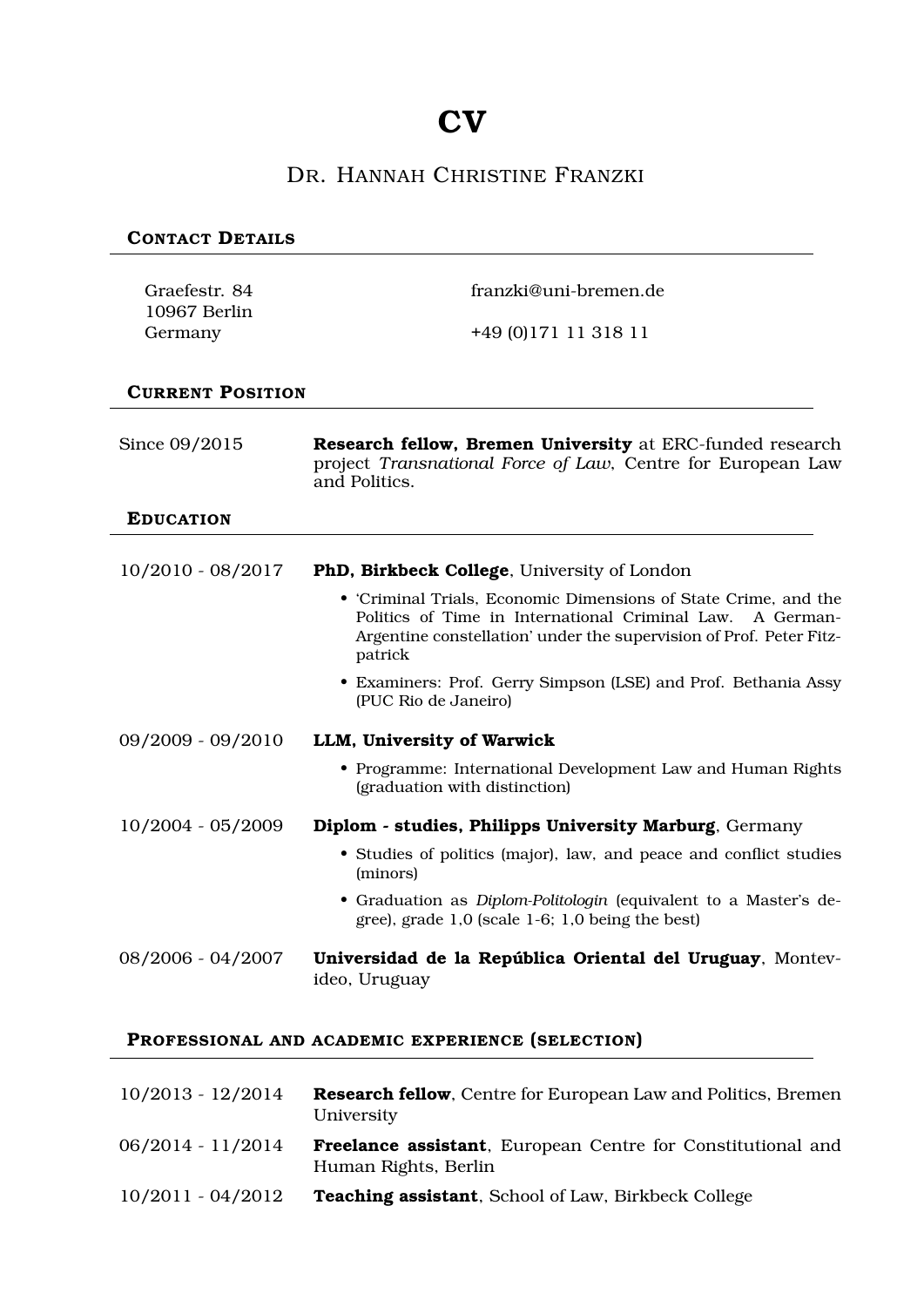DR. HANNAH CHRISTINE FRANZKI

| $05/2009 - 09/2009$ | <b>Research assistant</b> , Department of Sociology, Philipps Univer-<br>sity Marburg, Professor Anika Oettler |
|---------------------|----------------------------------------------------------------------------------------------------------------|
| 10/2007 - 02/2009   | <b>Teaching assistant</b> , Department of Political Science, Phillips<br>University Marburg                    |
| $09/2007 - 10/2007$ | Seminar assistant, Federal Foreign Office, Berlin, Germany                                                     |

#### **SCHOLARSHIPS AND PRIZES**

| $02/2011 - 01/2014$ | PhD Scholarship, Heinrich-Böll-Foundation                                                                                                                                       |
|---------------------|---------------------------------------------------------------------------------------------------------------------------------------------------------------------------------|
| 11/2010             | Law School Postgraduate Prize, University of Warwick, re-<br>ceived as best graduating 'International Development Law and<br>Human Rights' student for the year 2009-2010       |
| 02/2010             | <b>Christiane Rajewsky Prize</b> for <i>Diplom</i> dissertation, awarded by<br>the German Association for Peace and Conflict Studies for out-<br>standing postgraduate research |
| $10/2009 - 09/2010$ | Scholarship, German Academic Exchange Service (DAAD),<br>for postgraduate studies at the University of Warwick                                                                  |
| $10/2006 - 09/2010$ | Scholarship, Heinrich-Böll-Foundation                                                                                                                                           |
| $08/2006 - 04/2007$ | Scholarship, German Academic Exchange Service (DAAD),<br>for studies at the University of the Eastern Republic of Uruguay                                                       |

#### **MEMBERSHIP IN ACADEMIC ASSOCIATIONS**

Member of the editorial committee, *Peripherie. Zeitschrift für Politik und Ökonomie der Dritten Welt*

German Association for Peace and Conflict Studies (AFK)

German Association for Critical Social Research (AkG)

#### **LANGUAGE AND COMPUTER SKILLS**

| langue skills   | German (native language), English (fluent), Spanish (fluent),<br>French (good), Portuguese (basic knowledge)                                                                                                                                                                             |
|-----------------|------------------------------------------------------------------------------------------------------------------------------------------------------------------------------------------------------------------------------------------------------------------------------------------|
| computer skills | office applications OpenOffice und Microsoft Office, social sci-<br>ence statistics with SPSS, qualitative analysis with maxQDA,<br>word processing with $\mathbb{E} \mathbb{E} \times \mathbb{E}^2$ , layout with Scribus, reference<br>management software (EndNote, Citavi, Mendeley) |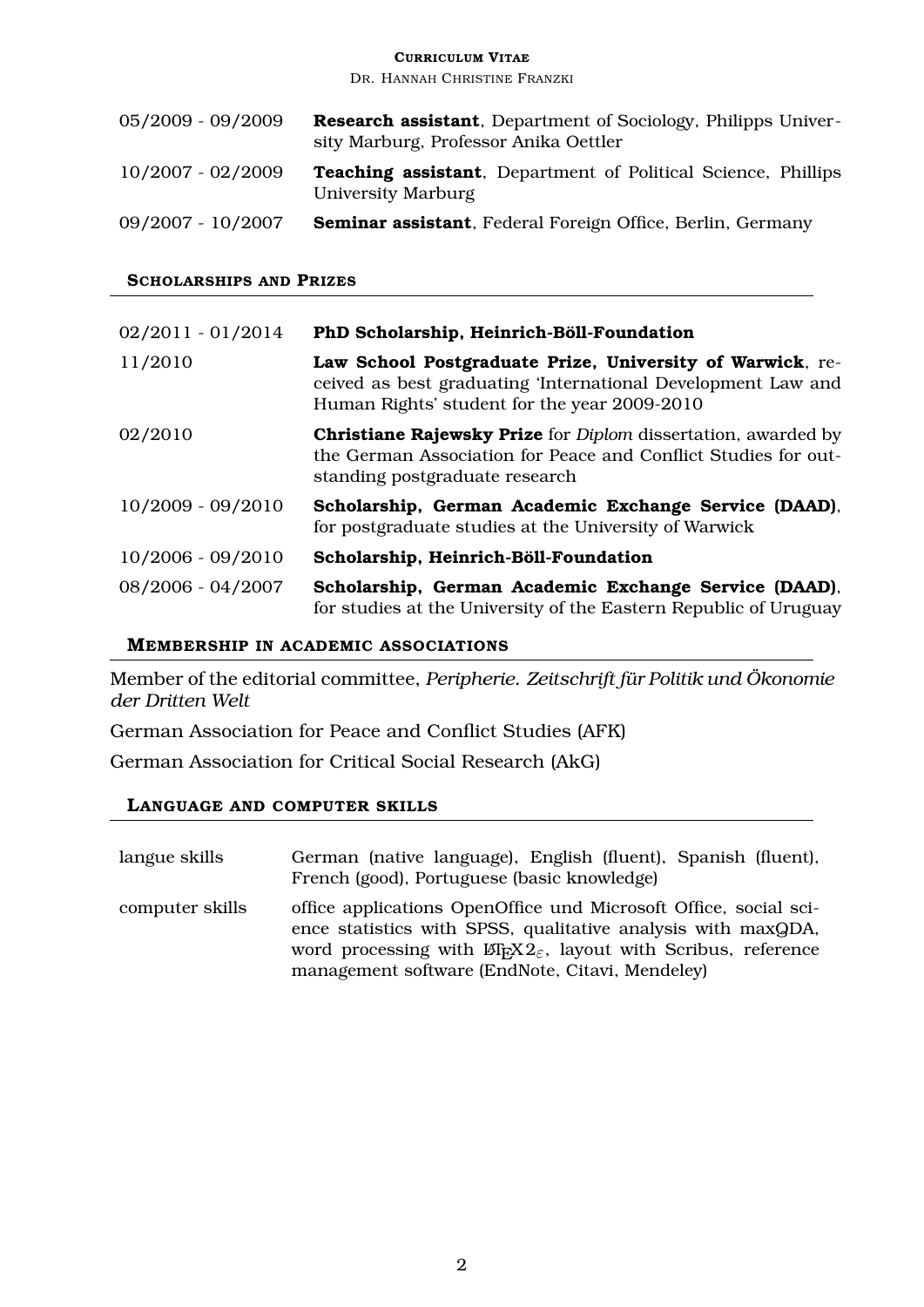DR. HANNAH CHRISTINE FRANZKI

#### **PUBLICATIONS**

#### **Book Chapters**

- 2019 Golpe de estado y pacto demoníaco: estados de excepción, in: Martyniuk, Claudio y Seccia, Oriana (eds.) *¿Qué memoria y justicia? Teorización crítica e intervenciones reparadoras*. Buenos Aires: La Cebra
- 2018 Von Staatsstreich und Teufelspakt: Zustände der Ausnahme, in: Fischer-Lescano, Andreas; Franzki, Hannah et. al (eds.) *Gegenrechte. Rechte jenseits des Subjekts*. Tübingen: Mohr Siebeck.
- 2016 Double Fragmentation of Law in Chevron vs. Ecuador, in: Blome, Kerstin; Franzki, Hannah et. al. (eds.) *Contested Regime Collisions: Norm Fragmentation in World Society*. Cambridge: Cambridge University Press (co-authored with Johan Horst).
- 2015 A modo de (in)conclusión: Entre complicidad judicial y violencia jurídica, in: Bohoslavsky, Juan Pablo (ed.): *¿Usted también doctor? Complicidad de funcionarios judiciales y abogados durante la dictadura*. Buenos Aires: siglo veintiuno editores, pp. 415–426.

Between Historical Analysis and Legal Responsibility: the Ledesma case, in: Verbitsky, Horacio; Bohoslavsky, Juan Pablo (eds.): *The economic accomplices to the Argentine dictatorship. Outstanding debts*. New York: Cambridge University Press (translation from Spanish, coauthored with Alejandra Dandan).

2014 The Political Economy of Transitional Justice. A Critical Theory Perspective, in: Susanne Buckley-Zistel et. al. (eds.) *Transitional Justice Theories*. London: Routledge, pp. 201-221 (co-authored with Carolina Olarte Olarte).

> Entre análisis histórico y responsabilidad jurídica: el caso Ledesma, in: Horacio Verbitsky and Juan Pablo Bohoslavsky (eds.): *Cuentas Pendientes. Los cómplices económicos de la dictadura*. Buenos Aires: Siglo XXI editores (co-authored mit Alejandra Dandan).

#### **Articles**

2012 Mit Recht erinnern. Völkerrechtliche Ahndung von Kriegsverbrechen zwischen Aufarbeitungsimperativ und selektiver Geschichtsschreibung, in: *Geschichte in Wissenschaft und Unterricht 63 (7/8)*, pp. 448- 464.

> 'Eurocentrism', *Online Dictonary 'Social and Political Key Terms of the Americas: Politics, Inequalities, and North-South Relations'*, Version 1.0, http://elearning.unibielefeld.de/wikifarm/fields/ges\_cias/field.php/Main/Unterkapitel52

> Wirtschaftliche Rationalität vs. Menschenrechte und Autonomie: die Republik Argentinien vor Gericht, in: *Kritische Justiz 45(1)*, pp. 39-53 (co-authored with Ana E. Caballo).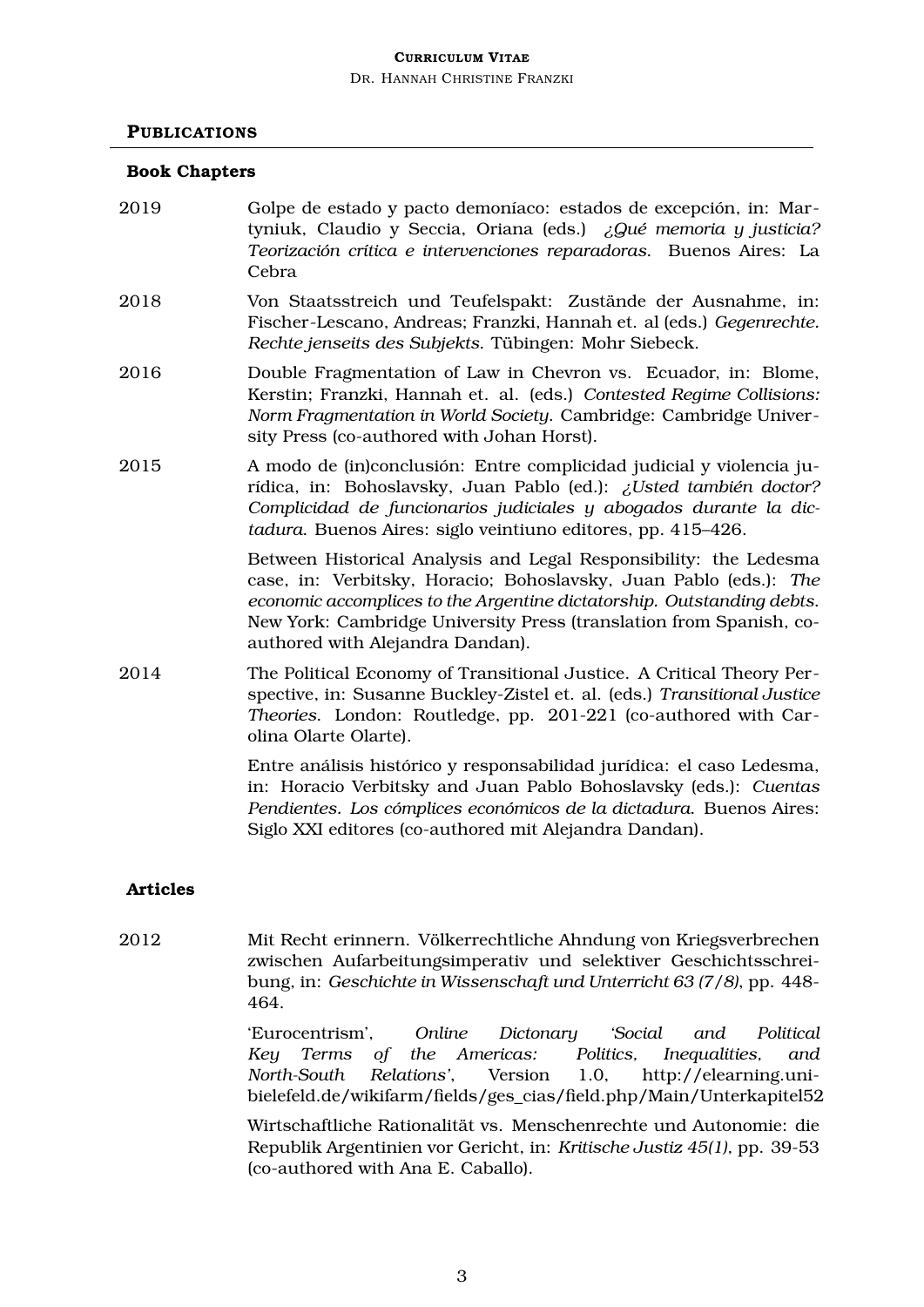DR. HANNAH CHRISTINE FRANZKI

2010 Postkoloniale Studien als kritische Sozialwissenschaft, in: *Prokla. Zeitschrift für kritische Sozialwissenschaft* 40(1), pp. 9-28 (coauthored with Joshua Kwesi Aikins).

#### **Edited Volumes**

- 2018 Fischer-Lescano, Andreas; Franzki, Hannah; Horst, Johan (eds.) *Gegenrechte. Rechte jenseits des Subjekts*. Tübingen: Mohr Siebeck.
- 2016 Blome, Kerstin; Franzki, Hannah; Fischer-Lescano, Andreas; Markard, Nora; Oeter, Steffan (eds.) *Contested Regime Collisions: Norm Fragmentation in World Society*. Cambridge: Cambridge University Press.
- 2010 Guest Editor for special issue on 'Postkoloniale Studien als kritische Sozialwissenschaft', in: *PROKLA. Zeitschrift für kritische Sozialwissenschaft*, 40.

#### **Book Reviews**

| 2018 | Review of 'The Art of Post-Dictatorship. Ethics and Aesthetics in<br>Transitional Argentina'. By Vikki Bell. Milton Park: Routledge,<br>2015, in: Law & Literature (forthcoming).                                                                    |
|------|------------------------------------------------------------------------------------------------------------------------------------------------------------------------------------------------------------------------------------------------------|
| 2013 | Review of 'Textual Conspiracies. Walter Benjamin, Idolatry and<br>Political Theory'. By James Martel. Michigan University Press,<br>2011, in: Law, Culture and the Humanities 9(2)                                                                   |
| 2012 | Challenging the Politics of Time in Transitional Justice: How to<br>Think the Irrevocable. Book Review of History, Memory, and<br>State-Sponsored Violence. Time and Justice. By Berber Bever-<br>nage. Routledge, 2012, in: Theory & Event 15 $(2)$ |
| 2011 | Review of Theatre of the Rule of Law. Transnational Legal Inter-<br>vention in Theory and Practice' by Stephen Humphreys. Cam-<br>bridge University Press. 2010, in: Law, Culture and the Human-<br><i>ities</i> 7(3), pp. 484-486.                  |

#### **LECTURES AND CONFERENCE PAPERS**

#### **Invited Lectures**

| 2017 | 'Humanitäres Völkerrecht und Internationales Strafrecht', Rotes<br>Kreuz Landesverband Bremen, Haus der Wissenschaften Bre-<br>men, 08/11/2017. |
|------|-------------------------------------------------------------------------------------------------------------------------------------------------|
|      | 'Postcolonial critiques of the international legal and economic<br>order. An introduction', Universität Tübingen, 07/11/2017.                   |
| 2016 | 'Gewalt darstellen: zur rechtlichen Verortung<br>der<br>wirtschaftlichen Dimension von Staatsverbrechen', Univer-<br>sität Köln, 24/11/2016.    |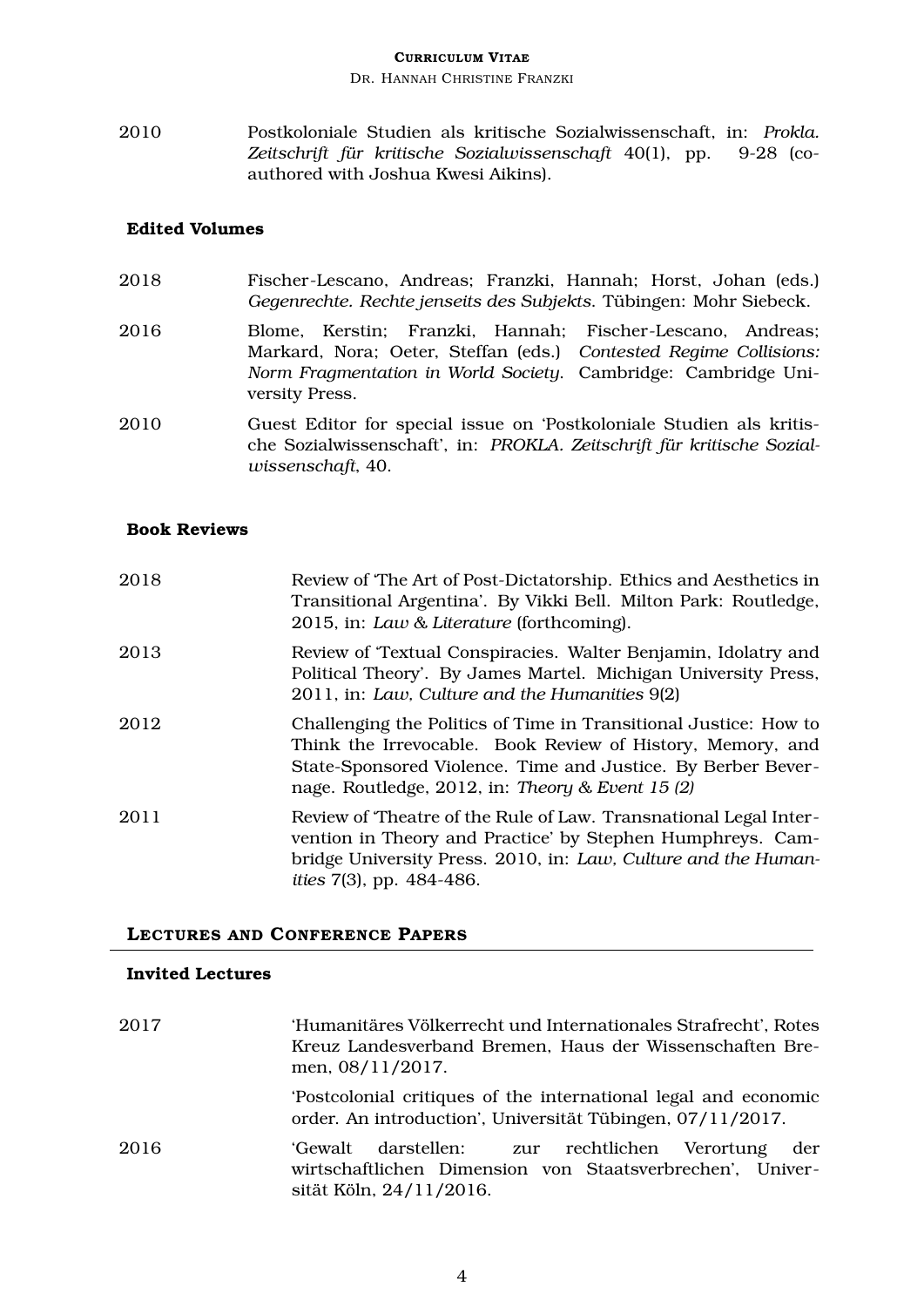DR. HANNAH CHRISTINE FRANZKI

| 2015 | 'Contexto Histórico, evidencia jurícia y responsabilidad civil en<br>el caso Ledesma', Centro de Investigaciones Jurídicas y Sociales<br>de la Facultad de Derecho y Ciencias Sociales, Universidad de<br>Córdoba, Argentina, 27/04/2015.              |
|------|--------------------------------------------------------------------------------------------------------------------------------------------------------------------------------------------------------------------------------------------------------|
|      | 'Entre análisis histórico y responsabilidad jurídica: el caso<br>Ledesma', Instituto PENSAR, Universidad Javeriana, Bogotá,<br>Colombia, 05/03/2015                                                                                                    |
| 2014 | 'Between memory and Eingedenken: some comments on the Pol-<br>itics of Time in International Criminal Justice', Thinking about<br>the Past (TAPAS) Lecture Series, Department of History, Univer-<br>sity of Ghent, 16/04/2014.                        |
| 2013 | 'Legal ruptures: transnational criminal justice between mythi-<br>cal violence and messianic cessation', Departamento de Direito,<br>PUC Rio, Rio de Janeiro, Brasil, 25/10/2013.                                                                      |
|      | 'Limits of Representation, or: What 'Chevron vs. Ecuador' can<br>tell us about the role of human rights in investment arbitration,<br>Universidad de Brasilia, 04/11/2013.                                                                             |
| 2012 | 'Empresas, Empresarios y Terrorismo de Estado', Cátedra Libre<br>de Derechos Humanos de la Facultad de Filosofía y Letras, Uni-<br>versidad de Buenos Aires (UBA), Argentina, 07/09/2012.                                                              |
| 2010 | 'Strafrechliche Aufarbeitung in Transitionsprozessen: die Ent-<br>politisierung der Vergangenheit' Christiane Rajewsky Prize<br>awards ceremony, Annual Conference of the German Associa-<br>tion for Peace and Conflict Studies, Hamburg, 28.02.2010. |

## **Conference and Panel Organisation**

| 2018 | Workshop 'Críticas 2: Doing Critical Legal Theory in Latin Amer-<br>ica' (co-organised with Alexis Alvarez and José Bellido), Birkbeck<br>College, London, 28/04/2018                                          |
|------|----------------------------------------------------------------------------------------------------------------------------------------------------------------------------------------------------------------|
| 2017 | Conference 'Kritik der subjektiven Rechte' (co-organised with<br>Johan Horst), kick-off conference of the ERC-research project<br>transnational force of law, Universität Bremen, Germany, 10.-<br>11/02/2017. |
| 2014 | Panel 'Legal Intervention between Courtrooms and the Streets:<br>Reassessing Law's Emancipatory Potential', European Cen-<br>ter for Constitutional and Human Rights, Berlin, Germany,<br>06/11/2014.          |
|      | Conference stream 'State in situ? Rethinking the Trial' (co-<br>organised with Basak Ertür), Critical Legal Conference, Univer-<br>sity of Sussex, UK, 4 - 6/09/2014.                                          |
|      | Workshop 'críticas: Argentinean Legal Theory in the Twenty<br>First Century' (co-organised with José Bellido), Birkbeck School<br>of Law & Birkbeck Institute for the Humanities, London, UK,<br>05/04/2014.   |